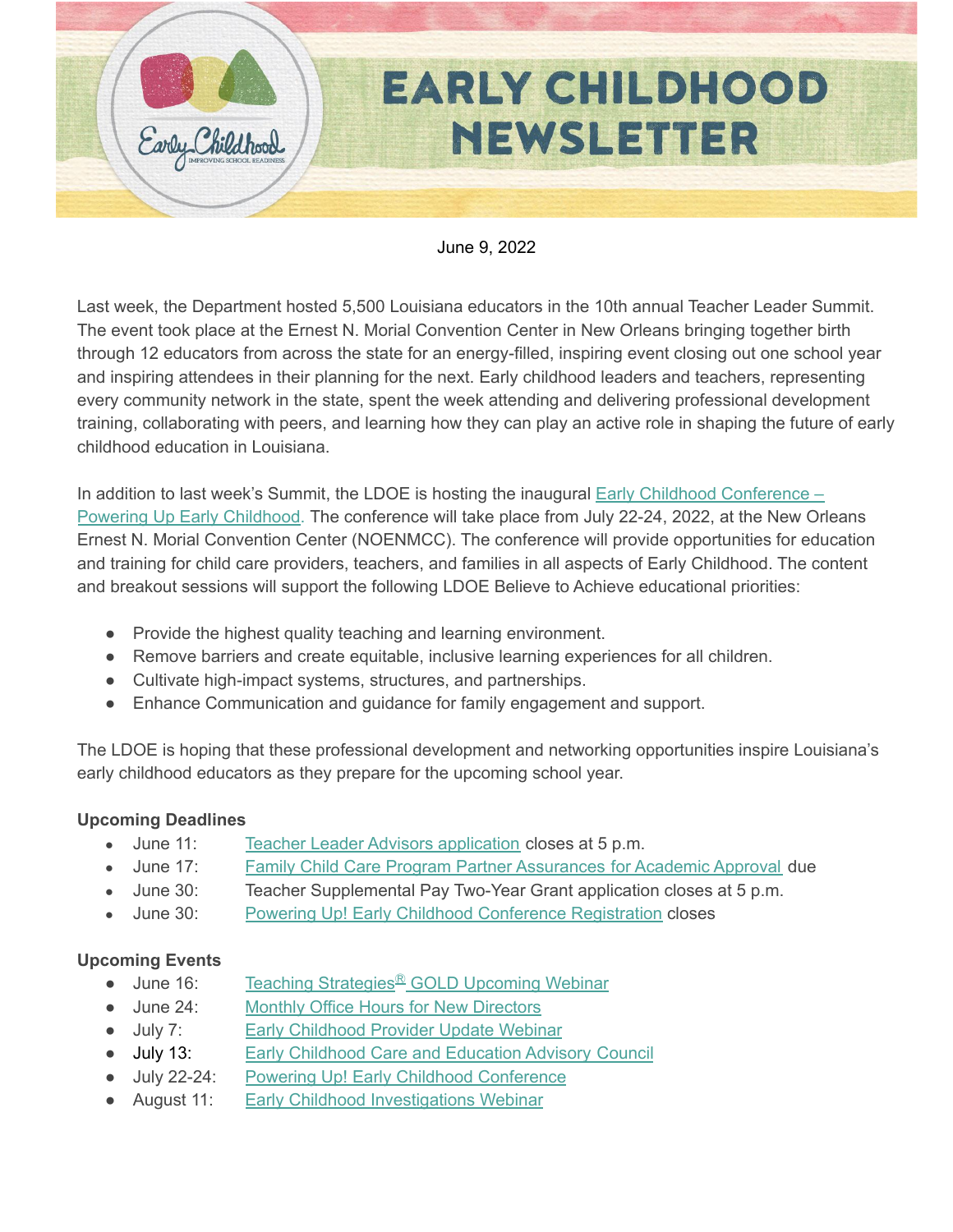#### **More Important Dates**

Please see the LDOE School System Support [Calendar.](https://louisianabelieves.com/resources/school-system-support-calendar)

#### **In This Issue**

- Updates for [COVID-19](#page-1-0)
- Updates for [Teaching](#page-1-1) and Learning
- Updates for Funding and [Enrollment](#page-4-0)
- Updates for Licensed Centers, Family Child Care, and In-Home [Providers](#page-5-0)
- Updates for [Directors](#page-7-0)
- Updates for Lead [Agencies](#page-8-0)
- [Other](#page-9-0)
- Early [Childhood](#page-9-1) in the News
- [Contact](#page-9-2) Us

# <span id="page-1-0"></span>**UPDATES FOR COVID-19**

### **NEW: Early Childhood Provider Update Webinar**

There will not be a provider webinar for June. The next provider webinar will be July 7, 2022. Providers can access the upcoming July provider webinar using the information below:

**Webinar Date/Time:** Thursday, July 7 at 1 p.m. **Webinar Link:** [https://ldoe.zoom.us/j/93597745872](https://ldoe.zoom.us/j/93597745872?pwd=N29GbDNzZ3FRbnkxYVNGaGZZdHI3dz09) **Phone Number:** 1-312-626-6799 **Meeting ID:** 935 9774 5872 **Passcode**: 641464

#### **REMINDER: TIKES Mental Health Consultation**

Tulane offers TIKES Mental Health Consultation at no-cost via telephone or secure video platform to Louisiana caregivers in need of support during the COVID-19 crisis. Type I, II, and III child care centers, family and in-home child care providers, parents, respite caregivers, and others caring for young children can request a consultation by completing a [request](https://medicine.tulane.edu/departments/clinical-sciences/psychiatry/research/tikes) form.

For more information visit the [TIKES](https://medicine.tulane.edu/departments/clinical-sciences/psychiatry/research/tikes) webpage.

# <span id="page-1-1"></span>**UPDATES FOR TEACHING AND LEARNING**

## **NEW: Early Childhood Teacher and Leader of the Year (TOY/LOY) Finalists**

The LDOE Early Childhood team has reviewed all Early Childhood Teacher and Leader of the Year applications and narrowed down both categories to five finalists each.

The five finalists for Louisiana's Early Childhood Teacher of the Year are Janie Clement (Napoleonville Primary Head Start), Kayla Joseph (St. James Parish Head Start in Vacherie), Melissa Loucks (Riverside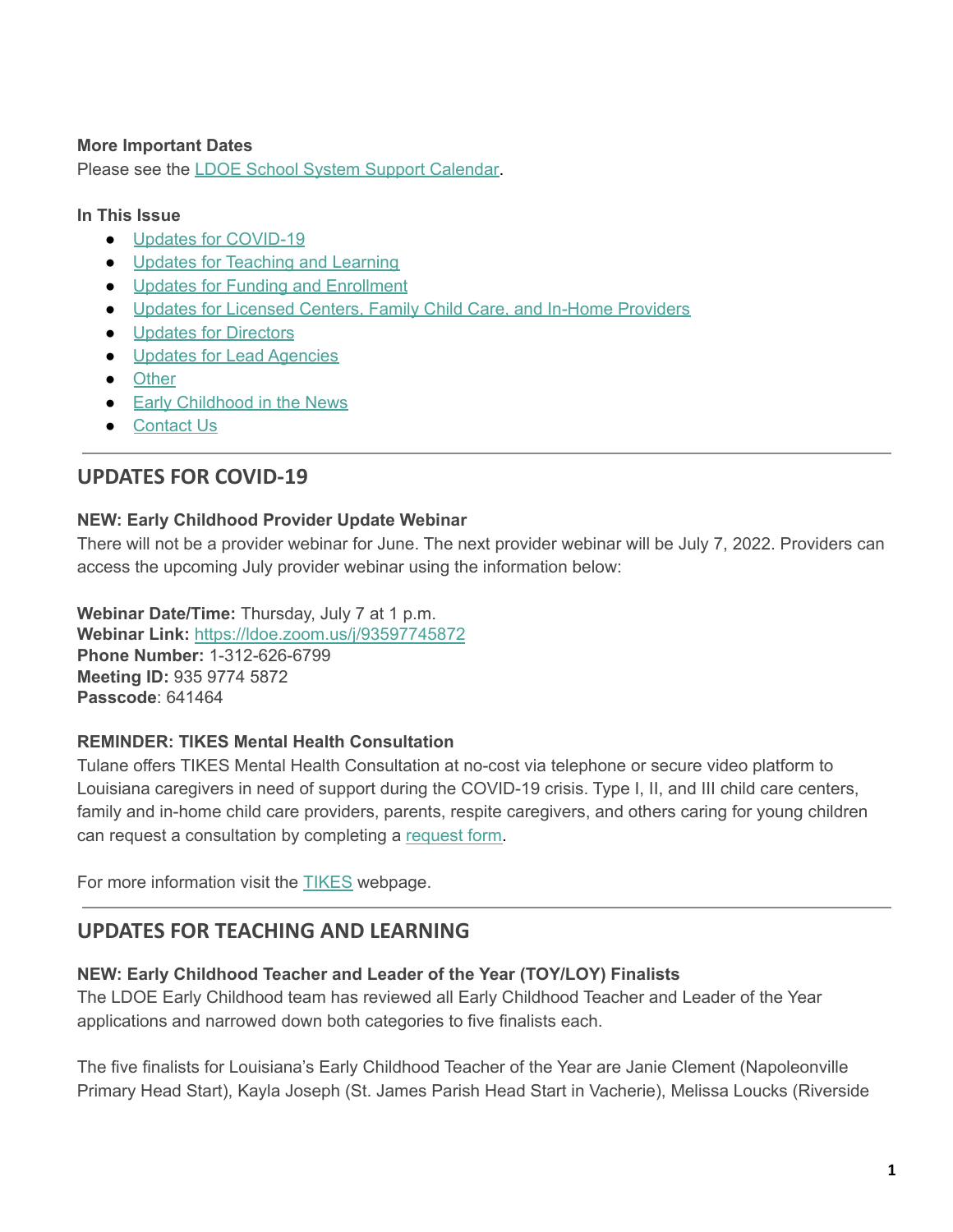Educational Development Center in New Roads), Annie Richardson (Caneview K-8 Head Start in Port Allen), and Natalie Sullivan (Lafourche Parish Head Start in Thibodaux). The five finalists for Early Childhood Leader of the Year are Charli Beall (Busy Bees Academy of Learning in Shreveport), Cindy Bennett Beatty (Riverside Educational Development Center in New Roads), Jennifer Kelsay (The Garden of Knowledge in Bogalusa), LeeAnn Price (Foundations Christian Learning Center in Pineville), and Rochelle Wilcox (Wilcox Academy in New Orleans).

All Early Childhood Teacher and Leader of the Year Finalists and Semifinalists will be honored at the 16th Annual Excellent Educators Awards Gala that will be held at the World War II Museum in New Orleans on the evening of July 30, 2022. The overall winners will also be named at this time.

For questions about the Early Childhood Teacher and Leader of the Year programs, email [Devon.Camarota@la.gov](mailto:Devon.Camarota@la.gov).

## **NEW: Waterford Upstart Summer Learning Path**

[Waterford](https://www.waterford.org/upstart/summer-learning-path/) Upstart Summer Learning Path is an at-home pre-K learning program enrolling Louisiana's children right now. The program is entirely free, and a laptop and internet access are provided to qualifying families. This free online program helps children build foundational reading, math, and science skills in just 15-20 minutes a day. Waterford Upstart is designed to help families prepare their children for kindergarten. The adaptive programming gives each child an individual experience and focuses their learning at just the right level. Parents know where their child is excelling and where they need more practice. Interested families can register on the [Waterford](https://www.waterford.org/upstart/pre-qualify/) Upstart website.

#### **NEW: Free LDOE Virtual Therapy through Ochsner for Educators (birth – 12)**

Ochsner Anywhere Care is a secure virtual visit tool offering appointments with licensed psychologists or therapists through your smartphone, tablet or personal computer—so you can get care where and when you need it! All Early Childhood workers are eligible. Schedule an appointment with the provider of your choice.

Convenient virtual therapy appointments are available Monday – Friday until 8 p.m., with additional appointment times on Saturdays.

Sign up at [ldoe.ochsneranywherecare.com](http://ldoe.ochsneranywherecare.com) and enter Service Key: LDOE; Coupon Code: TEACH.

Please contact [rachel.bunch@la.gov](mailto:rachel.bunch@la.gov) with questions.

## **NEW: Talking with Children about Traumatic Events**

Talking with children about traumatic events can be challenging. Whether it's addressing concerns about images of war, natural disasters, or community violence, it can be difficult to know where to start. [ChildCare](https://www.cceionline.com/talking-with-children-about-traumatic-events/) [Education](https://www.cceionline.com/talking-with-children-about-traumatic-events/) Institute shares information to support teachers in looking for signs that a child may be experiencing fear or anxiety about traumatic events and strategies to build resilience.

Below you will find a number of resources for providers and families that include more details about talking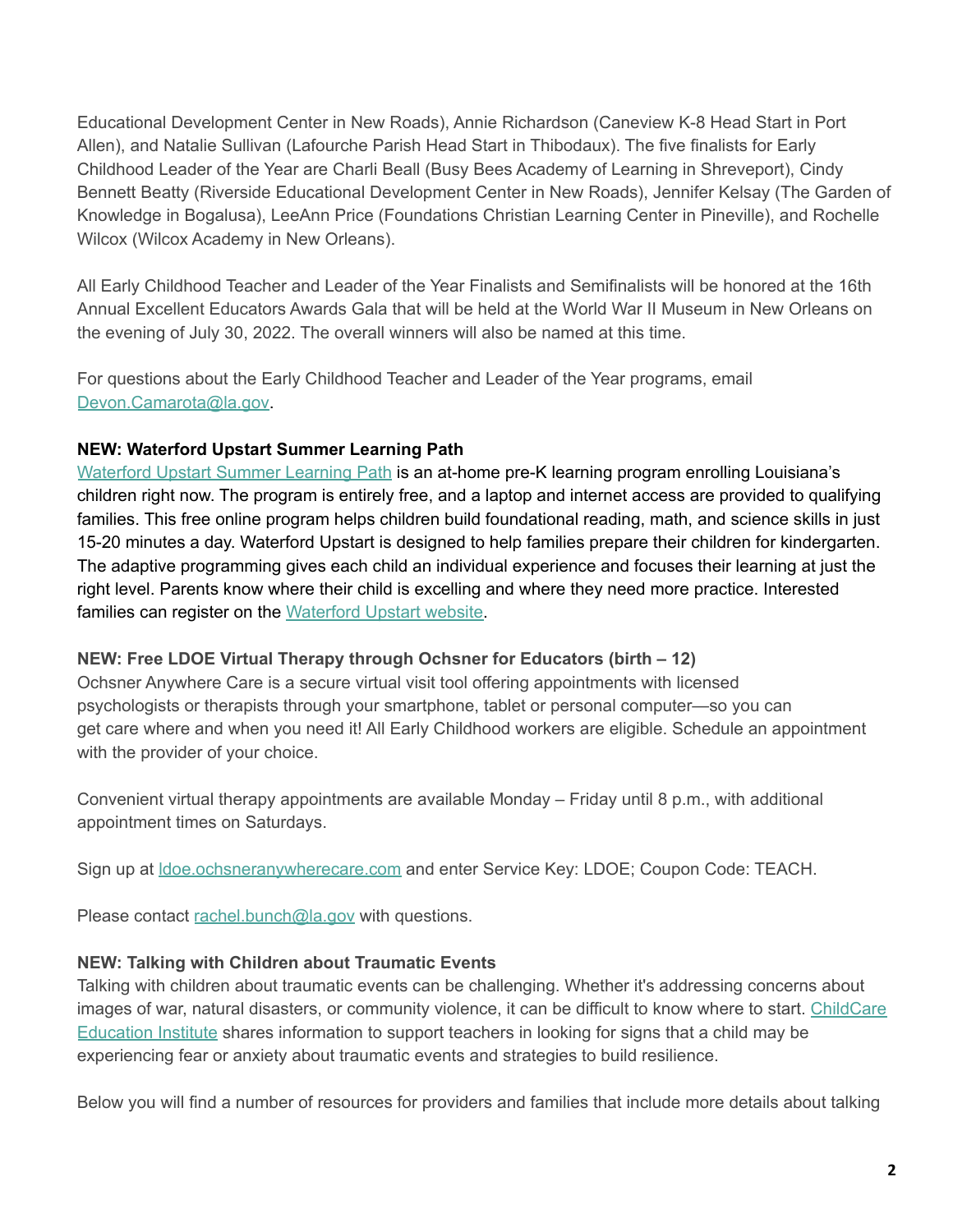to children about traumatic events.

- Helping Children Cope After a [Traumatic](http://childmind.org/wp-content/uploads/Child-Mind-Intitute-Parents-Guide-Traumatic-Event.pdf) Event Child Mind Institute
- Nine Tips for Talking with Kids about Trauma The Greater Good Science Center At the [University](https://greatergood.berkeley.edu/article/item/nine_tips_for_talking_to_kids_about_trauma) of [California,](https://greatergood.berkeley.edu/article/item/nine_tips_for_talking_to_kids_about_trauma) Berkeley
- Talking with Children about [Tragedies](https://www.healthychildren.org/English/family-life/Media/Pages/Talking-To-Children-About-Tragedies-and-Other-News-Events.aspx) and Other News Events American Academy of Pediatrics
- Talking to Kids about [Traumatic](https://www.ccrcca.org/parents/strengthening-families-blog/item/talking-to-kids-about-traumatic-events-with-tips-and-videos/) Events with Tips and Videos Child Care Resource Center: **[Strengthening](https://www.ccrcca.org/parents/strengthening-families-blog/item/talking-to-kids-about-traumatic-events-with-tips-and-videos/) Families**
- Supporting Young Children after Crisis Events National [Association](https://www.naeyc.org/resources/pubs/yc/jul2020/supporting-young-children-after-crisis-events) for the Education of Young [Children](https://www.naeyc.org/resources/pubs/yc/jul2020/supporting-young-children-after-crisis-events)

# **NEW: Early Childhood Investigations Webinar**

Play is the heart and heartbeat of early childhood programs, and it's our job to offer environments and opportunities for healthy play. In this webinar, early childhood expert and author Mike Huber will help ensure all children engage in play and find a sense of belonging. Objectives for this session include:

- Shifting your focus for children from the idea of independence to autonomy
- Identifying physical, informational, attitudinal, and cultural barriers in the play environment
- Planning to create environments where all children feel challenged and supported
- Implementing strategies to remove barriers and facilitate play for all children

The [Removing](https://www.earlychildhoodwebinars.com/webinars/removing-barriers-in-play-to-include-all-children/) Barriers in Play to Include ALL Children webinar will be held August 11 at 1 p.m.

# **NEW: Teaching Strategies**Ⓡ **GOLD Upcoming Webinars**

Register for webinars supporting Teaching Strategies<sup>®</sup> GOLD implementation. Select the link to explore available dates and times or view recorded webinars:

● Thinking About Our Thinking: The Important Role of Reflective Thinking in [Facilitating](https://teachingstrategies.com/webinar/reflective-thinking-head-start/) New Learning, June 16 at 1 p.m.

Join for a free webinar to explore strategies for integrating reflective thinking into daily teaching practices.

Please contact **[ECAssessment@la.gov](mailto:ECAssessment@la.gov)** with questions related to Teaching Strategies<sup>®</sup> GOLD.

# **UPDATED: 2022-2023 Type III Program Partner Assurances for Academic Approval**

2021-2022 Academic Approval certificates will expire on June 30, 2022. Type III centers must renew their Academic Approval every year. 2022-2023 Academic Approval certificates were automatically generated following the successful submission of the assurances and have been emailed to the email address provided in the online form. Providers should retain these copies for their records as well as post their 2022-2023 Academic Approval certificates at their sites starting July 1, 2022.

If you have any questions regarding the submission of these assurances, please email [Kishia.Grayson@la.gov.](mailto:kishia.grayson@la.gov)

# **REMINDER: 2022-2023 Teacher Leader Advisors**

The Department is now accepting applications for [2022-2023](https://www.louisianabelieves.com/docs/default-source/louisiana-teacher-leaders/teacher-leader-advisor-flyer.pdf) Teacher Leader Advisors. Teacher Leader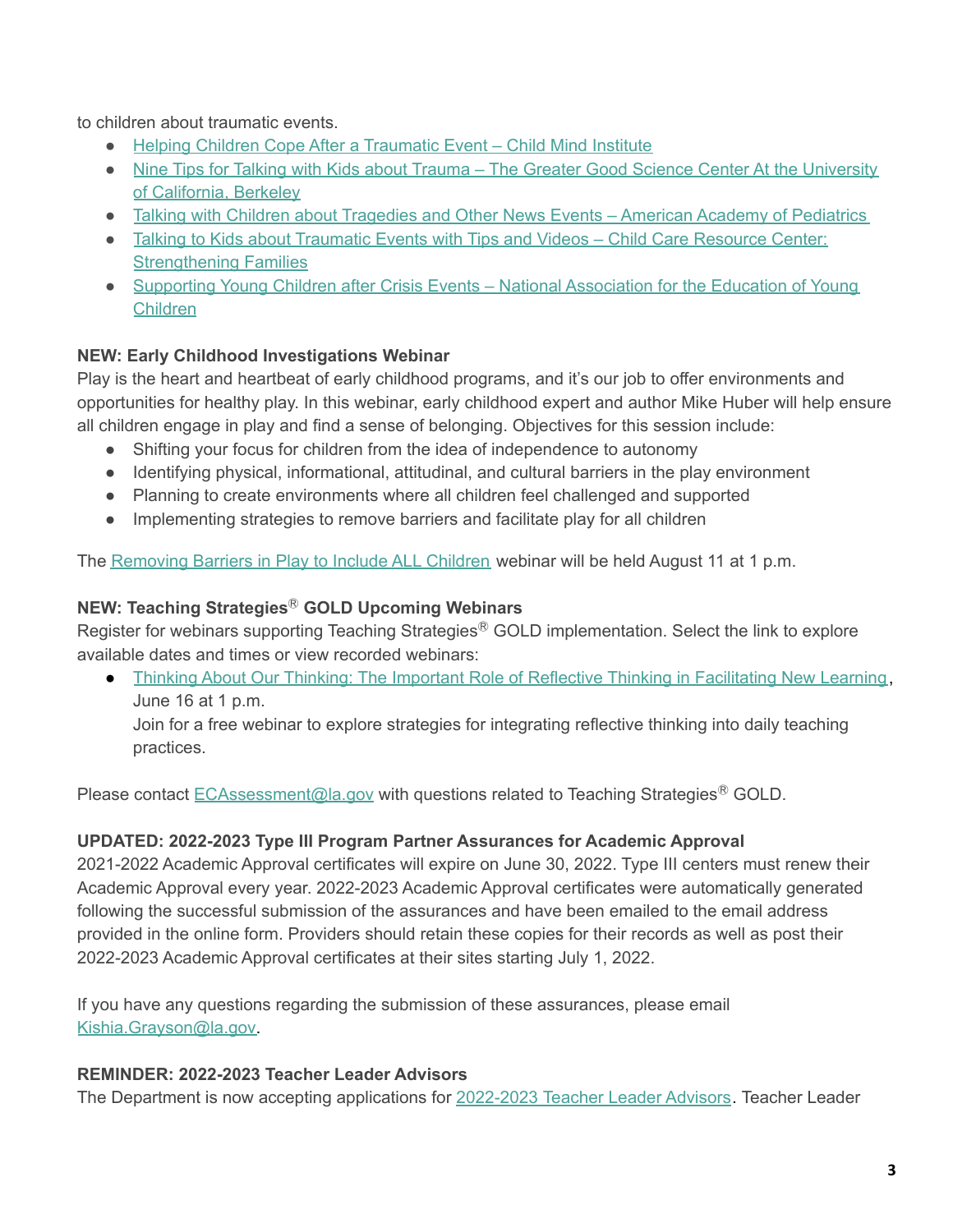Advisors (TLAs) are a group of exceptional educators from across Louisiana who play an influential role in raising expectations for children and supporting the success of teachers. The 2022–2023 TLAs will use their robust knowledge of teaching and learning to review and create the next wave of high-quality instructional materials and training tools that will be used by thousands of teachers across the state. All interested birth through grade 12 Louisiana educators should complete the application by 5 p.m. on June 11.

Please contact [ClassroomSupportToolbox@la.gov](mailto:ClassroomSupportToolbox@la.gov) or [Leslie.Doyle@la.gov](mailto:leslie.doyle@la.gov) with questions.

### **REMINDER: Teachstone ®–The CLASS Learning Community**

The CLASS Learning [Community](https://urldefense.proofpoint.com/v2/url?u=https-3A__info.teachstone.com_e3t_Btc_2F-2B113_c27hm04_VVsDNZ3P29wJW5RShQd4TGfrFV7Wb0N4Gf1z9M-5Fh9pm3q3npV1-2DWJV7CgD6XW4-2DHpJs3zkBFqW5yXC-2DD3Lv6l4W5TDGRZ9fG3RZW8cGL2-5F1xfwlVW4BC8zL3dkW9XN3Q4RS72DRv7W5kBh-2DL7RWvjBW8Qg47h7xG6PsW3YK2pr39XqDbW4thrks4gMBnLN4j1qT-2DskxwsW1F3lLz2BZGRTW4SkrP31Y9ScnW9hkQ0T350qcvW4cmPvC3vRRjxW3080ZH2QVJQxW3Fh3Ct7f3GNTW8ydwC71nT-2DJZW6zflX-2D5VJgS7W90f-2DDG2VKmcmW9fRSpp6tj82yW8BcWj28r8vc23lL81&d=DwMFaQ&c=xlPCXuHzMdaH2Flc1sgyicYpGQbQbU9KDEmgNF3_wI0&r=8XJCv_ZDVib2hX6XiqGP3S3w4qzgqnmR1tO4SXobYGU&m=w0raAdkSY4Gn8wYNu1R3RxweCeVVklJjhxpyIr4eHa0&s=lX_dEZQyoujFlfgmVJlQVPW13G3ymuMo3k8dT-Yv-S8&e=) is a group of educators dedicated to helping *every* child reach their full potential by measuring and improving teacher-child interactions. Join for free and browse the available resources. Resource documents, recorded webinars, discussion boards, and blog posts are available.

## **REMINDER: Early Childhood State Conference for Child Care Providers and Teachers**

The Department is excited to announce that registration is open for the inaugural Early Childhood Conference - *Powering Up Early Childhood!* Join us in New Orleans July 22-24, 2022, for exciting speakers, informational sessions, and a wealth of training opportunities. The audience for this conference will be child care providers, directors, teachers, and families.

Keynote speakers include 2020 National Teacher of the Year (an Early Childhood teacher), Tabitha [Rosproy,](https://ntoy.ccsso.org/tabatha-rosproy/) Louis [Finney,](https://smartstart-fc.org/) Jr, CEO/Executive Director of Smart Start of Forsythe County, Inc, and Master Caleb [Stewart](https://www.nbc.com/little-big-shots/video/fiveyearold-master-caleb-is-the-worlds-youngest-motivational-speaker-little-big-shots/4143630), world's youngest motivational speaker on reading.

More information can be found on the [Powering](https://www.louisianabelieves.com/early-childhood-conference-2022) Up webpage.

# <span id="page-4-0"></span>**UPDATES FOR FUNDING AND ENROLLMENT**

## **NEW: Early Childhood Guides Pilot Program Highlighted for National Podcast**

The PDG B-5 TA Center spotlighted Louisiana's Early Childhood Guides Pilot Program in their *[Early](https://soundcloud.com/ecpolicymatters) [Childhood](https://soundcloud.com/ecpolicymatters) Policy Matters* podcast series. The podcast explores this innovative pilot program which provides individualized support to families seeking child care assistance. The podcast can be listened to through the [Soundcloud](https://soundcloud.com/ecpolicymatters/guiding-families-through-early-childhood-in-louisiana) platform.

#### **REMINDER: Child Care Criminal Background Check Fees and CCAP Copayments**

In response to COVID-19, the Department has been covering Child Care Criminal Background Check fees and family copayments. Beginning July 1, 2022, these fees will be reinstated as they were prior to the pandemic.

As a reminder, copayments listed on the "CCAP 12 - Provider Notice of Payment" correspondence are the parent's portion of the State daily rate which is deducted prior to issuance of regular weekly provider payments.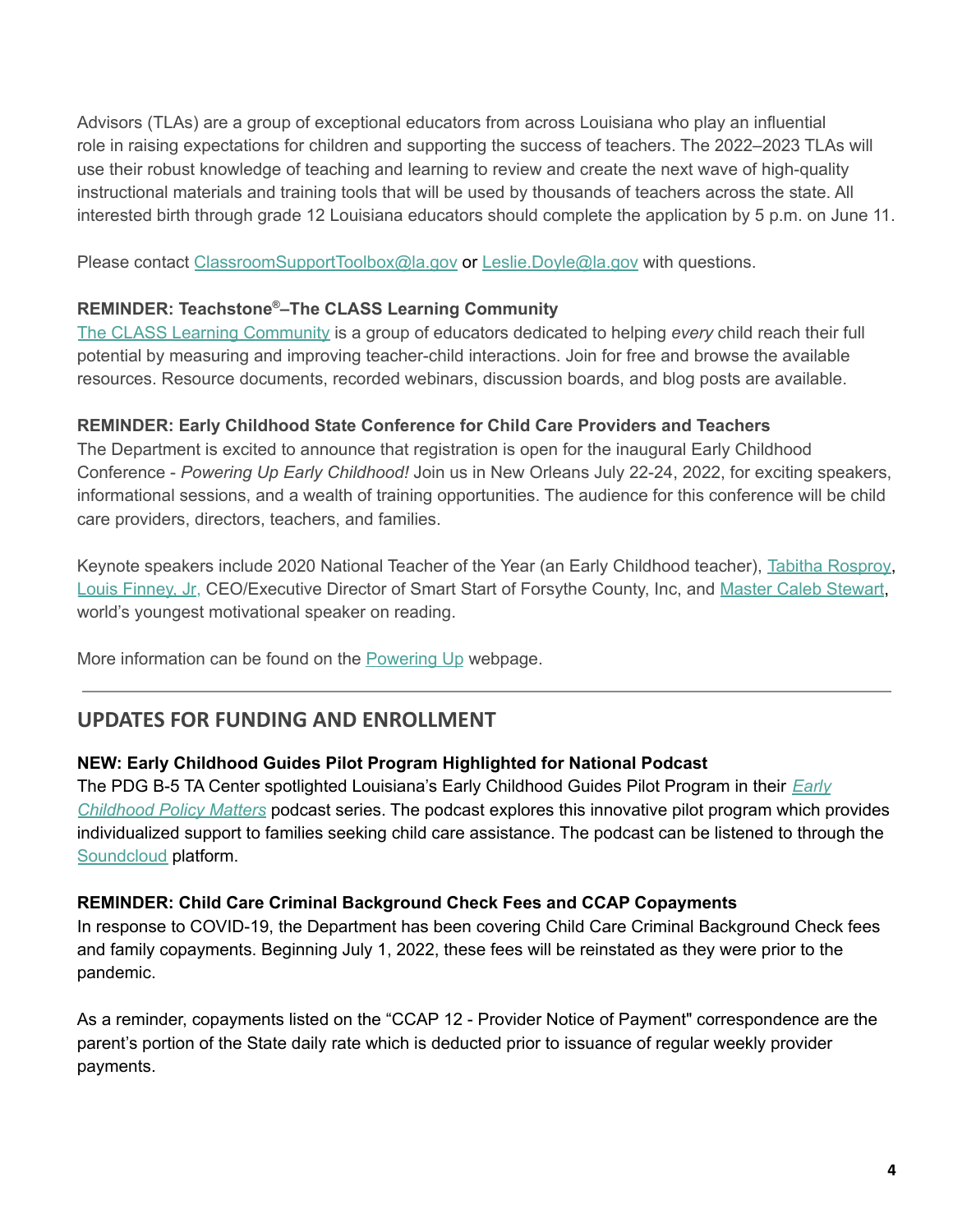**Example**: State daily rate for child age birth to 11 months is \$68.00. Parent's co-payment of State rate is \$2.00. State will pay \$66.00/day resulting in a weekly payment to the provider of \$330.00.

#### **REMINDER: Teacher Supplemental PayTwo-Year Grant**

The Louisiana Department of Education is offering a teacher supplemental pay two-year grant to improve teacher pay to learn what type of funding is most effective in retaining teachers. Eligibility is open for Type III licensed and CCAP-certified early learning centers, with the exception of Head Start and Early Head Start centers. LDOE will provide funding for this study for two years, from August 2022 through July 2024. Centers will be paid in August of each year and will be responsible for administering the funds to teachers monthly.

The pilot program includes three potential cohorts, which will be chosen through a randomization process. The first cohort will provide sites with a \$2080 payment for each teacher, to be paid out to each teacher evenly across each year. The second cohort will provide teachers with supplemental pay equal to 10% of their base salary prior to the start of the pilot. The third cohort will receive no additional funding for teachers; however, sites will be responsible for completing important follow-up surveys, and centers in this cohort will receive a stipend for ongoing participation.

To be eligible for this funding, the center must be operational and serving children by June 1, 2022. To qualify teachers must work 30 hours or more each week. Note: not all teachers must work 30 hours per week, but those in the grant will only include those teachers working 30 hours or more each week.

[Applications](https://louisiana.qualtrics.com/jfe/form/SV_b8ipk70MZqAPxB4) are due by June 30, 2022, at 5 p.m. Notification of approval will be sent by the Department in July.

# <span id="page-5-0"></span>**UPDATES FOR LICENSED CENTERS, FAMILY CHILD CARE, AND IN-HOME PROVIDERS**

## **NEW: Child Care Crisis and Disasters**

With the recent school shooting at Robb Elementary in Uvalde, Texas, we encourage you to revisit and practice your lockdown procedures. We also recommend that you ask your local Parish Office of [Homeland](http://gohsep.la.gov/ABOUT/PARISHPA) Security and Emergency [Preparedness](http://gohsep.la.gov/ABOUT/PARISHPA) to review your emergency preparedness plan. In addition, [Child](https://www.childcareaware.org/our-issues/crisis-and-disaster-resources/) Care [Aware](https://www.childcareaware.org/our-issues/crisis-and-disaster-resources/) has good resources and training for a variety of crisis and disaster situations. The [Institute](https://www.childhoodpreparedness.org/online) for Childhood [Preparedness](https://www.childhoodpreparedness.org/online) has resources on active shooter preparedness as well.

#### **REMINDER: 2022-2023 Family Child Care Program Partner Assurances for Academic Approval**

Family Child Care sites can now opt into Academic Approval by submitting the [2022-2023](https://form.jotform.com/220745546363155) Program Partner [Assurances](https://form.jotform.com/220745546363155) to the Department. To qualify for certain benefits as early as 2023, interested family child care providers must complete assurances by June 17, 2022.

Signed Program Partner Assurances may only be submitted using the 2022-2023 Program Partner Assurances [online](https://form.jotform.com/220745546363155) form; no paper forms are accepted. 2022-2023 Academic Approval certificates will be automatically generated following the successful submission of the assurances and will be emailed to the email address provided in the online form. Providers should retain these copies for their records as well as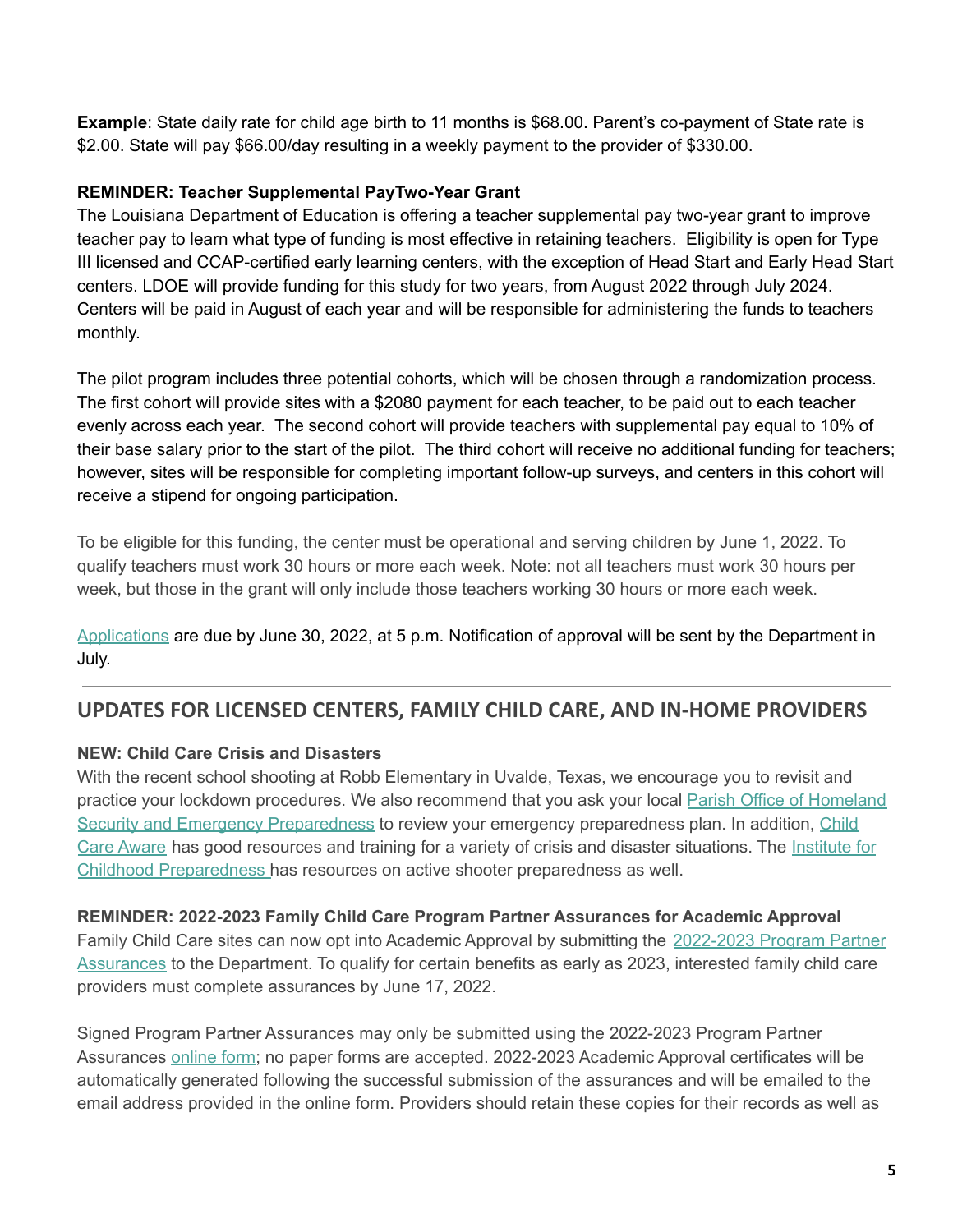post their 2022-2023 Academic Approval certificates at their sites starting July 1, 2022.

If you are a Family Child Care provider and would like to learn more about the benefits and requirements of Academic Approval, please contact [Felicia.Jackson3@la.gov.](mailto:Felicia.Jackson3@la.gov)

## **REMINDER: Annual Level 1 Notice - Be Prepared: Know What To Do If a Hurricane or Other Disaster Occurs in Your Parish**

The Louisiana Department of Education (LDOE) would like to remind you to be prepared if a hurricane or other disaster occurs in your area or parish. This [memo](https://www.louisianabelieves.com/docs/default-source/child-care-providers/ccdf-annual-notice---level-1.pdf?sfvrsn=fc566518_2) contains easy-to-use information to assist you with becoming prepared.

The time to prepare is now. Providers are encouraged to contact the Parish Office of [Homeland](http://gohsep.la.gov/ABOUT/PARISHPA) Security and Emergency [Preparedness](http://gohsep.la.gov/ABOUT/PARISHPA) with questions or concerns regarding their site's emergency plan.

If an emergency covers a large geographical area such as a parish or region of the state, the LDOE will closely monitor conditions out of concern for the safety of our sites and the children and families that they serve.Sites located within a parish or area that the LDOE determines as impacted by disaster may be required to obtain post-disaster approval, and submit the required Reopening Request to the LDOE.

In the event of a potential disaster, take the following steps to prepare:

- Stay up-to-date with the status of any storm or other potential natural disaster and its impact on your area.
- Ensure that LDOE has your current cell phone number and email address.
- Review and update evacuation and safety plans.
- Practice evacuation and reunification plans.
- Let families know how you will communicate if you are unable to reopen following a disaster.
- Review the Frequently Asked Questions below and be ready if a disaster declaration is made for your parish:
	- o Child Care [Assistance](https://louisianabelieves.com/docs/default-source/early-childhood/child-care-assistance-program---before-during-and-after-a-disaster.pdf) Program (CCAP) Before, During, and After a Disaster
	- o [Reinstatement](https://www.louisianabelieves.com/docs/default-source/early-childhood/reinstatement-of-a-child-care-center-license-following-a-disaster.pdf?sfvrsn=c4386718_2) of a Child Care Center License Following a Disaster
- Pay close attention to the messages from your local officials.
- Obtain your parish's **Emergency [Preparedness](http://gohsep.la.gov/ABOUT/PARISHPA) Contact phone number.**
- Review the useful links below:
	- o <http://www.getagameplan.org/>
	- o <http://www.emergency.louisiana.gov/>
- Be Safe.

#### **REMINDER: Emergency Preparedness and Evacuation Planning**

All providers must conduct tornado drills at least once per month. These drills shall be conducted in the months of March, April, May, and June at various times of the day; shall include all children; and must be documented. A [sample](https://www.louisianabelieves.com/docs/default-source/early-childhood/1921-f-monthly-tornado-drills.pdf?sfvrsn=ca418e1f_12) form, titled "Monthly Tornado Drills," can be found in the Licensed Centers' Library.

For more information, contact a licensing consultant at (225) 342-9905 or *delicensing@la.gov.*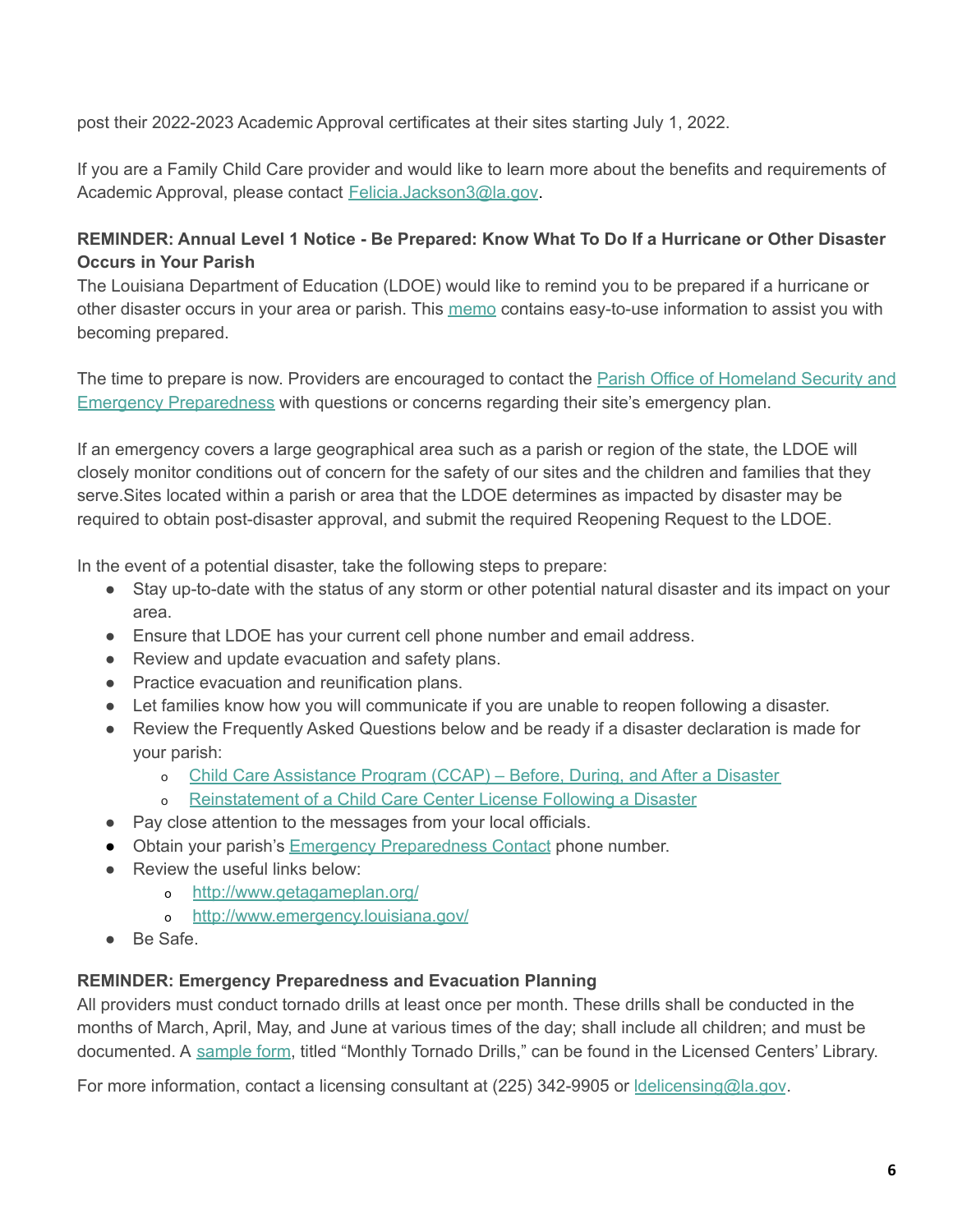### **REMINDER: Deadlines for LDOE CPR/PFA Vendor Information**

Currently all site staff must have CPR/PFA certification.

- June 3, 2022, was the last day approved CPR/PFA vendors could complete trainings and request payment from the Department. Any invoice for training conducted after June 3, 2022, will not be processed.
- June 30, 2022, is the last day invoices will be accepted for trainings. Any invoice submitted to the Department after June 30, 2022, will not be processed.
- After June 3, 2022, we encourage CRP/PFA vendors to share their availability with child care providers and continue to provide CPR/PFA training. Please note that the Department will NOT be responsible for payments for trainings conducted after June 3, 2022.

For more information, please email **delicensing@la.gov**.

#### **REMINDER: Motor Vehicle Passenger Checks**

It is imperative that vehicles are adequately inspected for children before staff exit the vehicle, especially as temperatures rise outside. Children can die in a hot vehicle in a matter of minutes. Heat [stroke](https://www.healthychildren.org/English/safety-prevention/on-the-go/Pages/Prevent-Child-Deaths-in-Hot-Cars.aspx) can happen when the outside temperature is as low as 57 degrees Fahrenheit.

A staff person shall

- physically walk through the vehicle and inspect all seat surfaces, under all seats, and in all enclosed spaces and recesses of the vehicle interior.
- record the time of the visual passenger check and sign the log indicating that no child was left in the vehicle.

Please ensure staff have received proper training and repeated training if needed.

If you have any questions, please contact a licensing consultant at (225) 342-9905 or email [ldelicensing@la.gov](mailto:ldelicensing@la.gov).

#### **REMINDER: Decrease in Two-Year-Old Child to Staff Ratio for All Center Types**

Effective July 1, 2022, the child to staff ratio for two-year-olds will decrease from 11:1 to 10:1. Ensure you have sufficient staff to meet this requirement.

If you have any questions, please contact a licensing consultant at (225) 342-9905 or email [ldelicensing@la.gov](mailto:ldelicensing@la.gov).

# <span id="page-7-0"></span>**UPDATES FOR DIRECTORS**

#### **NEW: Monthly Office Hours for New Directors**

Every month, the LDOE team hosts a webinar that focuses on topics related to early childhood quality while also helping to expand directors' network of peers. Office hours are targeted towards new directors. Come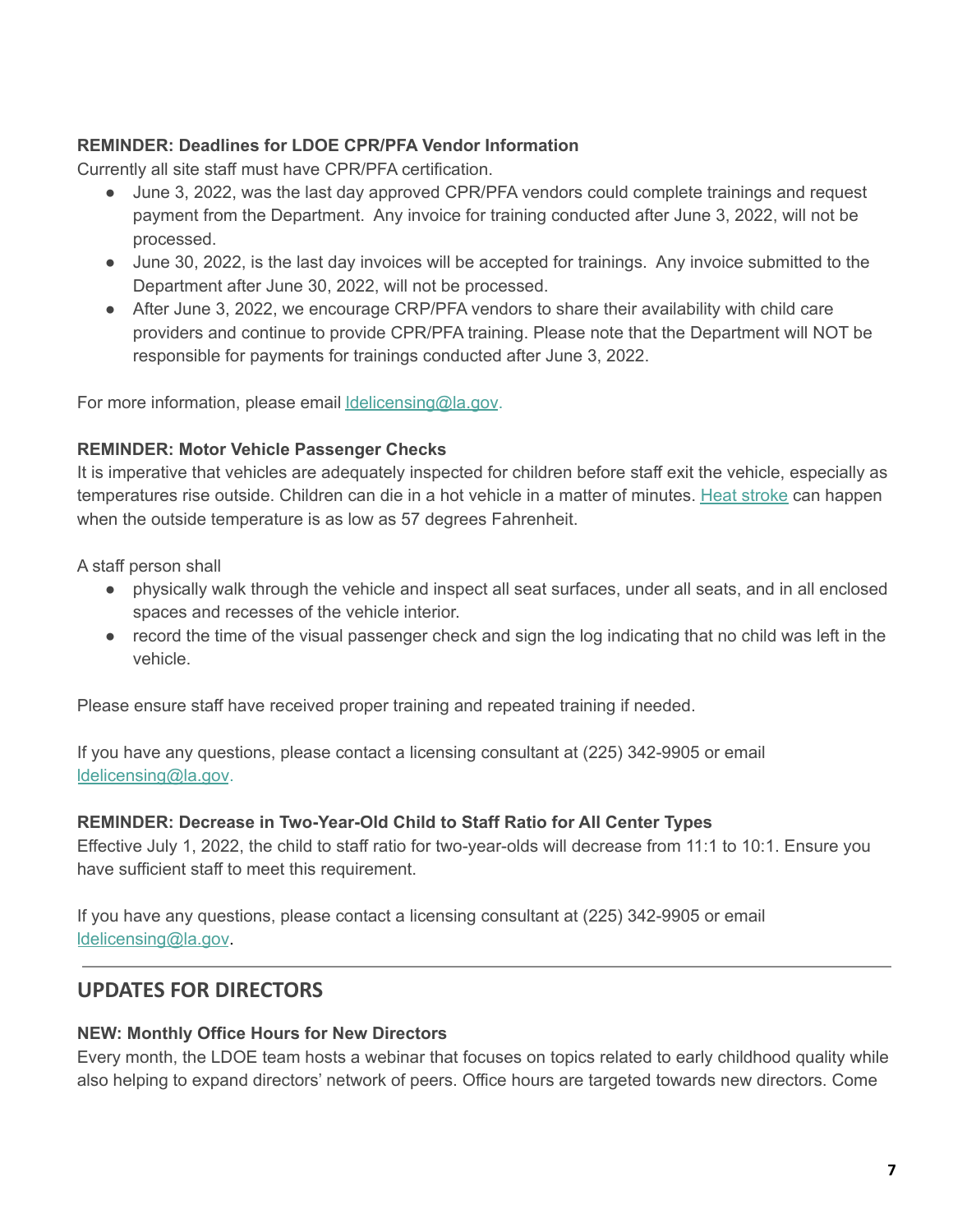learn about Type III requirements, connect with other directors, and stay up-to-date with upcoming events and deadlines. This month's topic will be an overview of Mental Health Consultation Services.

**Webinar Date/Time:** June 24 at 12 p.m. **Webinar Link:** [https://ldoe.zoom.us/j/99075363953](https://ldoe.zoom.us/j/99928176003) **Webinar Phone Number:** 1-346-248-7799 **Passcode:** 126700 **Meeting ID:** 99075363953

Please contact [Tella.Henderson@la.gov](mailto:tella.henderson@la.gov) with any questions.

## **NEW: Child Care Management Software Initiative (CCMSi)**

Great news! This initiative has been extended an additional year (until June 2023) to make all Type III providers and CCAP-certified family child care providers eligible to purchase a new subscription to an approved Child Care Management Software (CCMS) identified in the LDOE CCMS [Guidebook](https://urldefense.proofpoint.com/v2/url?u=https-3A__www.louisianabelieves.com_docs_default-2Dsource_early-2Dchildhood_2021-2Dchild-2Dcare-2Dmanagement-2Dsoftware-2D-28ccms-29-2Dinitiative-2Dguidebook.pdf&d=DwMFaQ&c=xlPCXuHzMdaH2Flc1sgyicYpGQbQbU9KDEmgNF3_wI0&r=OSa83HuHhXTZZE1zi887Pgx_Ay6pvsXUdulAIWhaZVU&m=sxhnqmwhVBWc6lI8Y-HkRYnBHeYtSKE7IrNoJE-IYFY&s=rbuzQzQRo2X8F7_LxuSUyDcoYidbTjSvwMDOJg-czu4&e=) and receive a one-time reimbursement of up to 80% (for a maximum reimbursement of \$1,000). Apply [online](https://www.louisianabelieves.com/docs/default-source/early-childhood/2021-ccmsi-provider-application.pdf) today, and contact your CCR&R for reimbursement.

Tracy, the Director at a child care center who is using a CCMS, shared with the Department how utilizing a CCMS has benefitted her center. She says, "Collecting tuition used to be a full time job for my business manager. Now she is able to put energy into other projects because we have streamlined the collection of payments."

For more information about the CCMSi, contact [Shallan.Jones@la.gov](mailto:shallan.jones@la.gov).

# <span id="page-8-0"></span>**UPDATES FOR COMMUNITY NETWORK LEAD AGENCIES**

## **NEW: Weekly Webinar for Community Network Lead Agencies**

The Early Childhood team holds Office Hours every Tuesday at 3 p.m. for Community Network Lead Agency contacts. The purpose of the webinars is to provide updates and answer questions for Community Network Lead Agencies. Presentations from previous Community Network Lead Agency Office Hours are located in the [Community](https://www.louisianabelieves.com/resources/library/lead-agencies) Network Lead Agency Library.

The upcoming schedule for Weekly Webinars for Community Network Lead Agencies can be found below:

- June 14: Coordinated Enrollment Trends and Spotlights
- June 21: Data Certification
- June 28: General updates

Note that topics are subject to change.

Please email [Amanda.Colon@la.gov](mailto:amanda.colon@la.gov) with questions.